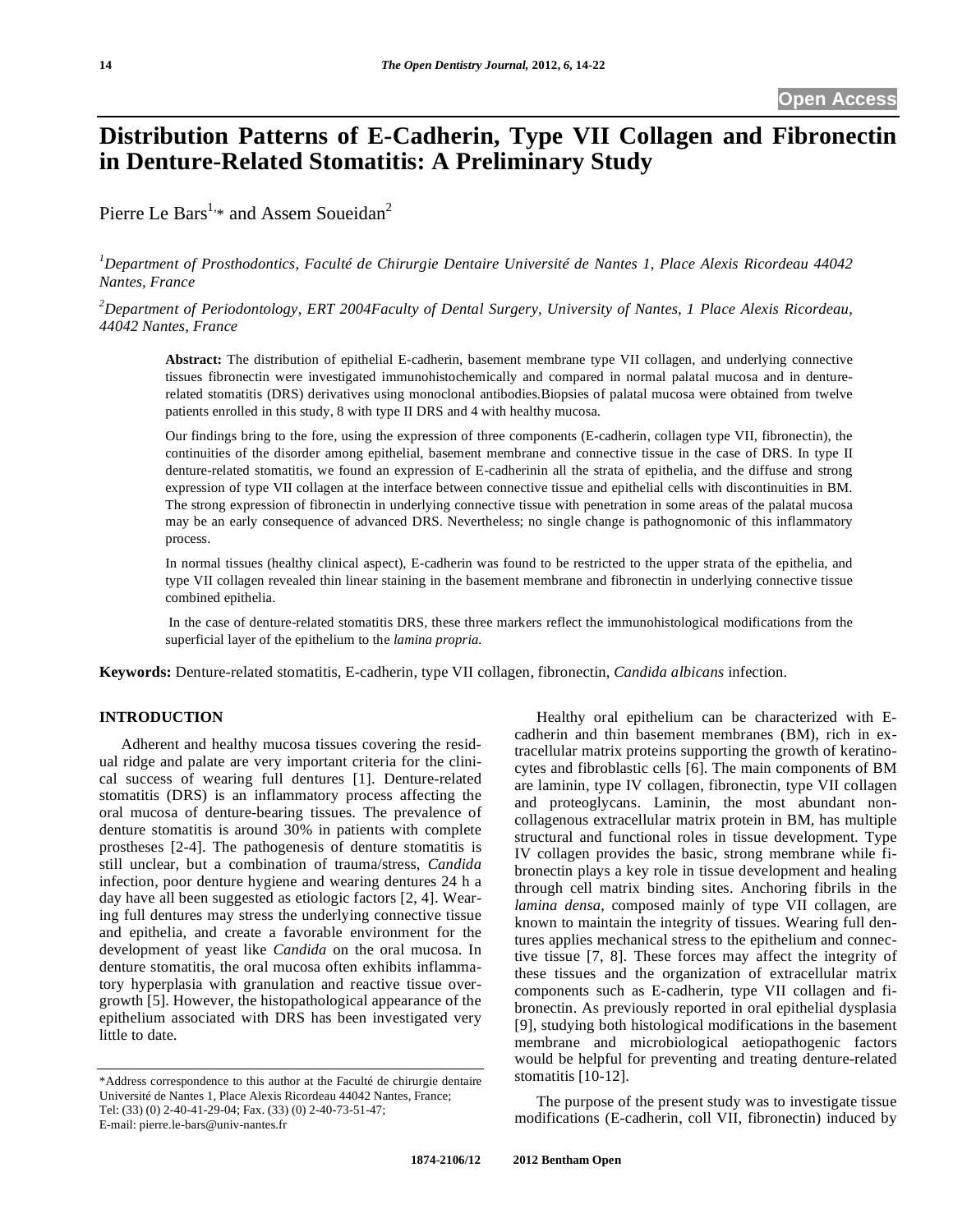

**Fig. (1a).** Clinical aspect of palatal stomatitis (classe II Budtz Jorgensen) and (**b**) clinical healthy palatal mucosa.

wearing full dentures in DRS. We compared patients who had been wearing full dentures for more than 3 years, and who had DRS, with patients who had similar denture histories and had clinically healthy mucosa. Colonization of the palatal mucosa by *Candida* was observed using microbiology culture tests. In the same patients, the modifications in the anchoring fibrils and underlying connective tissue in the palatal mucosa were studied using immunohistochemistry. Our goal was to show the organization of E-Cadherin, the type VII collagen and fibronectin components of the extracellular matrix in biopsies first taken from healthy subjects and secondly from patients with DRS. Our study then carried out a comparison of these two situations.

#### **MATERIALS AND METHODS**

#### **Patients**

12 patients (4 women, 8 men; 50-70 years old) who had worn full dentures for more than 3 years, and 10 healthy patients without dentures, gave their informed consent to participate in the study. The source of patients was both private clinics and hospital. The whole clinical study was performed in accordance with the Helsinki II Declaration after approval by ethical committee of Nantes Hospital. The diagnosis of denture-related stomatitis (DRS) was made according to the Budtz-Jorgensen classification [13]. Classically, DRS has been classified into three clinical types: Type I, a simple, localized inflammation or pinpoint hyperemia; Type II, an erythematous or generalized form presenting a more diffuse erythema involving all or part of the denturecovered mucosa (Fig. **1a**) and Type III, a granular form (inflammation papillary hyperplasia) commonly involving the central part of the hard palate and the alveolar ridges. Type III is often seen in association with type I or type II, but two varieties are usually observed: (i) atrophic denture stomatitis with erythema and (ii) papillary or hyperplasic denture stomatitis (Newton classification) [14]. Biopsies of clinically healthy palatal mucosa, which had never been covered by removable dentures, were sampled in five patients (aged 20 to 40) who served as a control group (Clinical Healthy Mucosa, CHM control). The biopsy site was approximately midway between the alveolar ridge and the level of the palatal blood vessels opposite the first molar tooth. An adrenaline-free local anaesthetic was applied and a cut was made through the full mucosa thickness with a 3 mm diameter trephine-type biopsy punch. The resulting column of tissue was dissected free from the periosteum with care being taken not to abrade the epithelial surface. Examination of the sections stained using the Mallory technique made it possible to determine the type of keratinization on the epithelial surface.

#### **Cytological and Microbiological Sampling**

Specimens for cytological and microbiological sampling were obtained with a cytobrush prior to the collection of biopsy tissue under the dentures of clinically healthy patients and those whose palatal mucosa showed signs of denture stomatitis. The specimens were immediately smeared onto two coded glass slides and fixed with a spray fixative. One slide for each patient was stained using the Papanicolau technique, and the other using the Periodic Acid Schiff (PAS) technique. The relative amount of the different cell types (parabasal, intermediate and superficial) in each slide was calculated according to the Frost maturation index (Frost KJ).

*Candida* colonization was assessed with imprint cultures from the hard palate. The group consisted of *C albicans, C krusei, C glabrata, C tropicalis* isolates. Isolates were identified on the basis of germ tube formation and chlamydospore production and using the API 20C AUX yeast identification system (bioMérieux,Marcy-l'Etoile, France) and BBL Mycotube (Becton Dickinson Microbiology Systems, Cockeysville, Md) identification systems. The culture and storage of the strains were carried out by standard methods (National committee for Clinical Laboratory Standards, NCCLS document M27-T). Each foam square was removed and placed firmly on Sabouraud's dextrose agar (SDA, Acumedia Manufacturers Inc., Baltimore, Maryland, USA) and CHROM agar (CHROMagar TM Candida, CHROMagar, Paris, France) for fungal growth in order to ensure purity and viability.

#### **Histology and Immunohistology of the Biopsies**

Histological examinations were carried out on biopsies of the palatal mucosa. The biopsy site was approximately midway between the alveolar ridge and the level of the palatal blood vessels opposite the first molar. A biopsy was carried out with local anesthesia (vaso-constictor mépivacaïne 3%), and cut with a n°15 bistouri blade (area 3 mm x 3 mm, depth 1,5 mm). Excision biopsies from the palate were immediately fixed in 10% formalin, dehydrated in graded alcohol and embedded in paraffin. Thin serial sections  $(5 \mu m)$  were deparaffinised and stained with Goldner's trichrome (Mallory Azan variety) for histological diagnosis. Immunohistochemistry was performed with a Dako LSAB R2 kit (Dako A/S, Glostrup, Denmark), which uses a horseradish peroxidase (HRP) technique based on sequential application of a secondary biotinylated antibody and peroxidase–labelled streptavidin [15]. Enzymatic pre-treatment with 0.2 mg/ml trypsin (Sigma, St. Louis, MO, USA) for 5 min at room tem-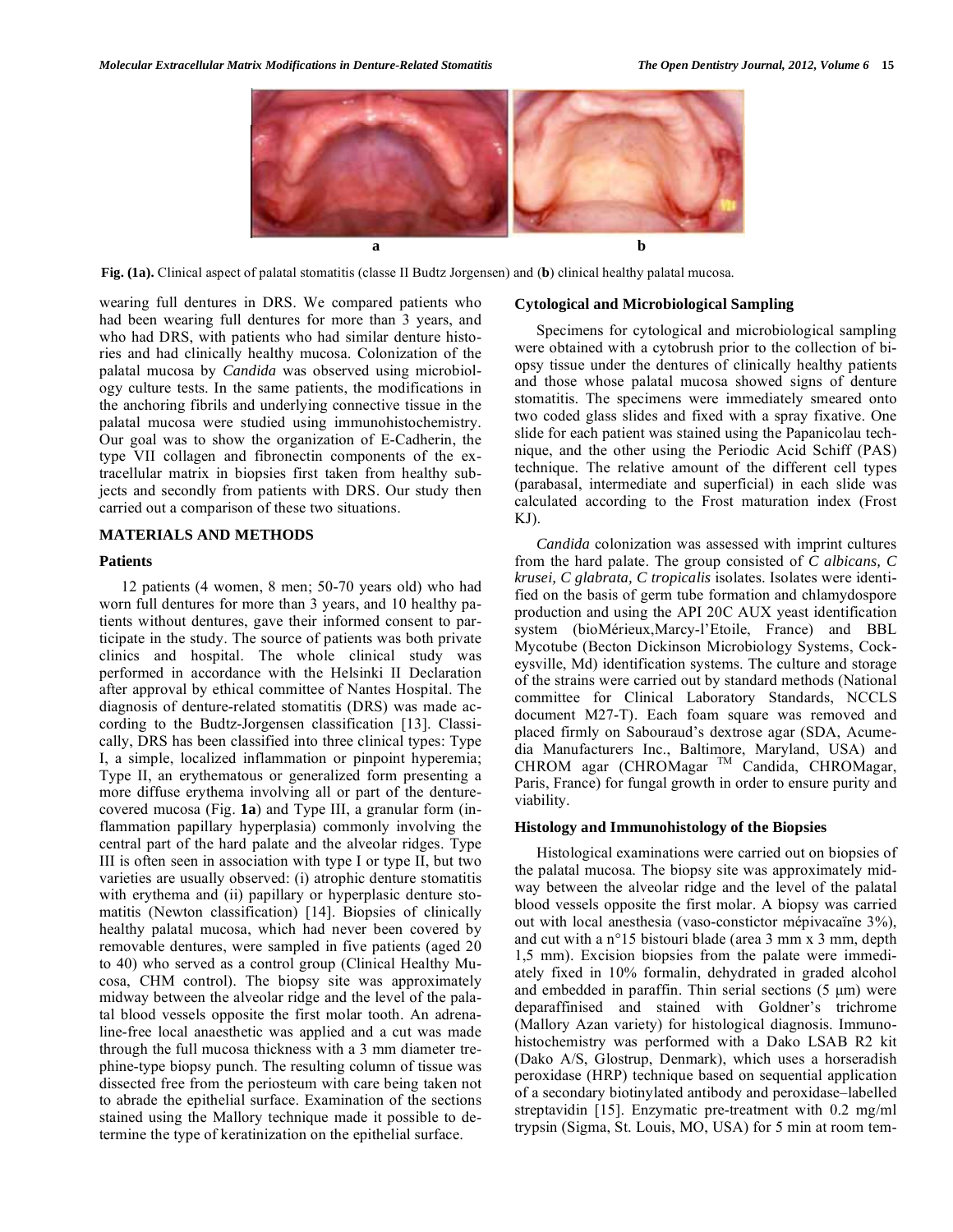

**Fig. (2a).** Histological section through healthy mucosa (CHM control) of hard palate never covered by full denture showing the classical srata in the epithelium. The interface between epithelium and connective tissue is an underlating surface, and the projections of connective tissue (papillae) interdigitating with epithelial ridges or pegs are clearly apparent. (**b**) Histological section of palatal mucosa showing denture stomatitis (Budtz-Jorgensen class II). DRS indicates a total absence of keratin and no clear division of the stata; scattered inflammatory cells are seen in the connective tissue. (a and b: Mallory Azan staining x 300).

perature was performed prior to the immunohistochemical procedures [16]. Sections were pre-treated with 0.3% hydrogen peroxide for 5 min to abolish endogenous peroxidase activity and then with normal non-immune serum for 5 min to eliminate any non-specific binding sites before incubation at room temperature for 2 h with primary monoclonal antibodies. Monoclonal mouse anti-human L-cam (Uvomoruline, E-cadherin) diluted at a 1:20 ratio (Euro-Diagnostica Holland for Cappel-Ref 10704) was employed to visualize E-cadherin (Monoclonal mouse anti-human type VII collagen diluted 1:1000 (Sigma Chemical Company Product No  $C - 6805$  Lot 02744817), which reacts with the C terminal non-helicoidal domain of type VII collagen. Monoclonal mouse anti-human fibronectin diluted 1:20 (Euro Diagnostica (Holland) for Cappel – Ref 10107) was employed to visualize the fibronectin [17]. After washing, the sections were incubated with a biotin-labelled anti-mouse secondary antibody for 10 min before incubation with the streptavidin-peroxidase complex for 60 min. To visualize the immunoreactivity, 3% 3-amino-9-ethylcarbazole (AEC) was used as the chromogenic substrate for the peroxidase. After rinsing for 10 s in a hematoxylin bath, the specimens were mounted and cover-slipped with an aqueous-based mounting medium (Glycergel<sup>R</sup>). For the negative controls, an irrelevant antibody with the same Ig-isotype(s) as the primary antibody was used.

The grading of the staining intensities was based on the studies by Thorup *et al*. [19]. Compared to normal tissue, anchoring fibril alterations near the basement membrane (BM) were evaluated as follows:

Grade 1 (G1), well-defined borderline with "thin linear staining"  $++$  (compatible with normal epithelia);

Grade 2 (G2), more marked borderline with "strong linear staining"  $+++;$ 

Grade 3 (G3), patchy distribution or disruptions of borderline staining: ++/-; and



**Fig. (3).** Histological sections of (**a**) healthy palate mucosa (control) never covered by a full denture showing the classical strata of keratinocytes near the basement membrane (BM). The interface between the BM and the underlying connective tissue exhibited a regular limit (arrow). (**b**) Histology of the BM in patients with class II denture stomatitis. Note that the junction between the epithelium and the underlying connective tissue is not clearly visible (arrow). (Mallory Azan staining, magnification x360).

Grade 4 (G4), discontinuities or disruptions in the borderline staining: +/-.

According to Thorup *et al*. [18, 19], the grade of inflammation in connective tissue was assessed as: i) absence characterized by no or few scattered inflammatory cells), ii) slight, with scattered inflammatory cells, iii) moderate with less distinct tissue structure because of inflammatory infiltrate, or iv) severe, with the structure completely modified by the inflammatory infiltrate.

#### **RESULTS**

#### **Clinical Findings**

Twelve patients (4 women, 8 men) with complete upper dentures for more than 3 years and 10 healthy patients as the control group were included in this study. The ages of the patients ranged from 50 to 70 years  $(60+/-1)$  and the participants were evaluated intra-orally at the beginning of the study. Eight patients showed clinical signs of type II denture stomatitis of the mucosa according to the Budtz-Jorgensen classification, and shown in Fig. (**1a**). The inflammation affecting the hard palatal mucosa was clearly visible in this group. These patients had chronic erythema and edema of the mucosa in contact with the fitting surface of the denture. Four patients wearing dentures, but with clinically healthy palatal mucosa appearing pale pink, were considered to be the control group, shown in Fig. (**1b**). Ten additional patients without full dentures, with good oral hygiene and presenting no clinical signs of inflammation on the palatal mucosa, were used as the negative control group.

#### **HISTOLOGY**

The histology of biopsies from the palatal mucosa of healthy patients (Fig. **2a**) which had never been covered by a removable denture showed normal cuboidal keratinocytes aligned in a row and forming the first basal strata near the junction between the epithelium and underlying connective tissue (Fig. **3a**), CHM control. In patients with type II denture stomatitis according to the Budtz-Jorgensen classification, the junction between the epithelium and the underlying tissue was not clearly defined (Fig. **3b**). The keratinocyte cells appeared rounded and not aligned. Inflammation in the connective tissue was assessed as moderate showing partially indistinct tissue due to thinner collagen and disorgan-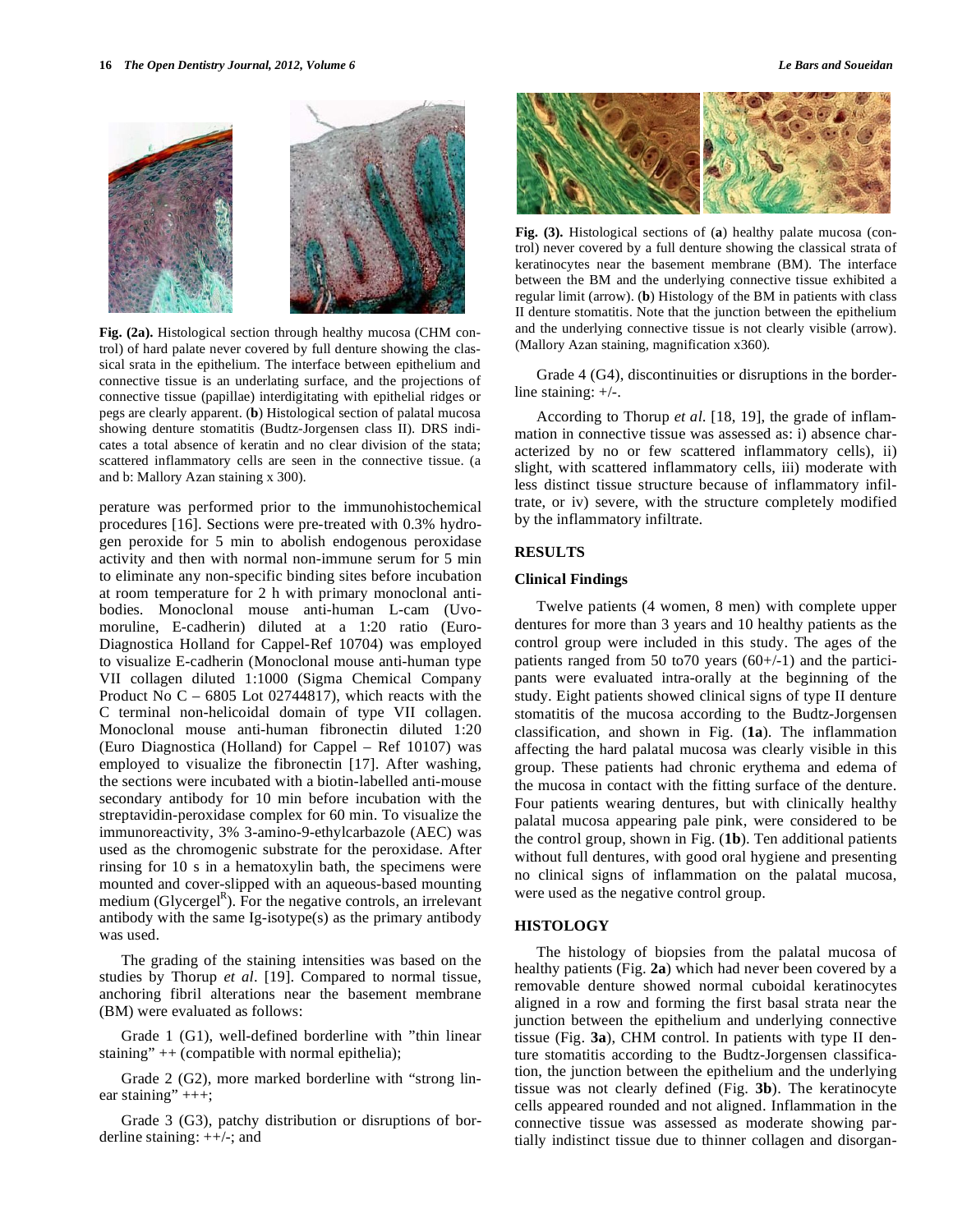| <b>Grade of Inflammation in the Connective Tissue</b>                                     | <b>Healthy Subjects (n=10)</b> | <b>Patients with Upper</b><br>Dentures $(n=4)$ | Patients with Class II Denture Stomatitis (n=8) |
|-------------------------------------------------------------------------------------------|--------------------------------|------------------------------------------------|-------------------------------------------------|
| Gr.1: few or no scattered inflammatory cells                                              |                                |                                                |                                                 |
| Gr. 2: slight with scattered inflammatory cells                                           |                                |                                                |                                                 |
| Gr. 3: moderate with less distinct tissue structure<br>because of inflammatory infiltrate |                                |                                                |                                                 |
| Gr. 4: severe with structure completely modified by<br>inflammatory infiltrate            |                                |                                                |                                                 |

**Table 1. Histopathological Results of the Grade of Inflammation in the Connective Tissue Near the Basement Membranes** 

(a) Determined according to Thorup *et al*. [15,16].



**Fig. (4a).** Histological section of healthy palatal mucosa (CHM). E-cadherin was detected by immunoperoxydase technique on the first srata of the epithelium. (**b**) Histological section of palatal mucosa of DRS shows the immunolocalisation of E-cadherin with strong staining in all of the epithelium. Connective tissue Infiltrate and basement membrane no clear. (**c**) Enlargement showing mild dysplasia of the epithelium with widening of space between keratinocytes.

ized *lamina densa* with inflammatory cells (Fig. **2b**) (Table **1**).

Immunohistochemical staining for E-cadherin, fibronectin and type VII collagen was performed to characterize the extracellular matrix in the epithelium at the interface between the epithelium and underlying connective tissue under full dentures in clinically healthy and pathologic palatal mucosa (type II Budtz-Jorgensen).

In the control healthy group, E-cadherin showed lower staining in the first strata of the epithelium (Fig. **4a**). In den-



**Fig. (5a).** Histological section of healthy palatal mucosa (CHM). Type VII collagen was detected by immunoperoxydase technique on anchoring fibrils around the BM. At this stage (G1), a thin regular, well-defined borderline is clearly visible. (Hematoxylin, x 360).

ture-related stomatitis, the staining of E-cadherin revealed strong coloration (Fig. **4b,c**).

Type VII collagen formed a well-defined borderline exhibiting a thin linear staining compatible with normal epithelia (G1) (Fig. **5a**). Type VII collagen was less marked and more diffuse than in the control group (Fig. **5b**). It showed discontinuities in the borderline (G2- G3) (Fig. **5b**) (Table **2**).



**Fig. (5b).** Histological section of DRS showing immunolocalisation of type VII collagen between the BM and the underlying connective tissue. This frontier shows some thickenings and some discontinuities in borderline staining (Hematoxylin, x 360).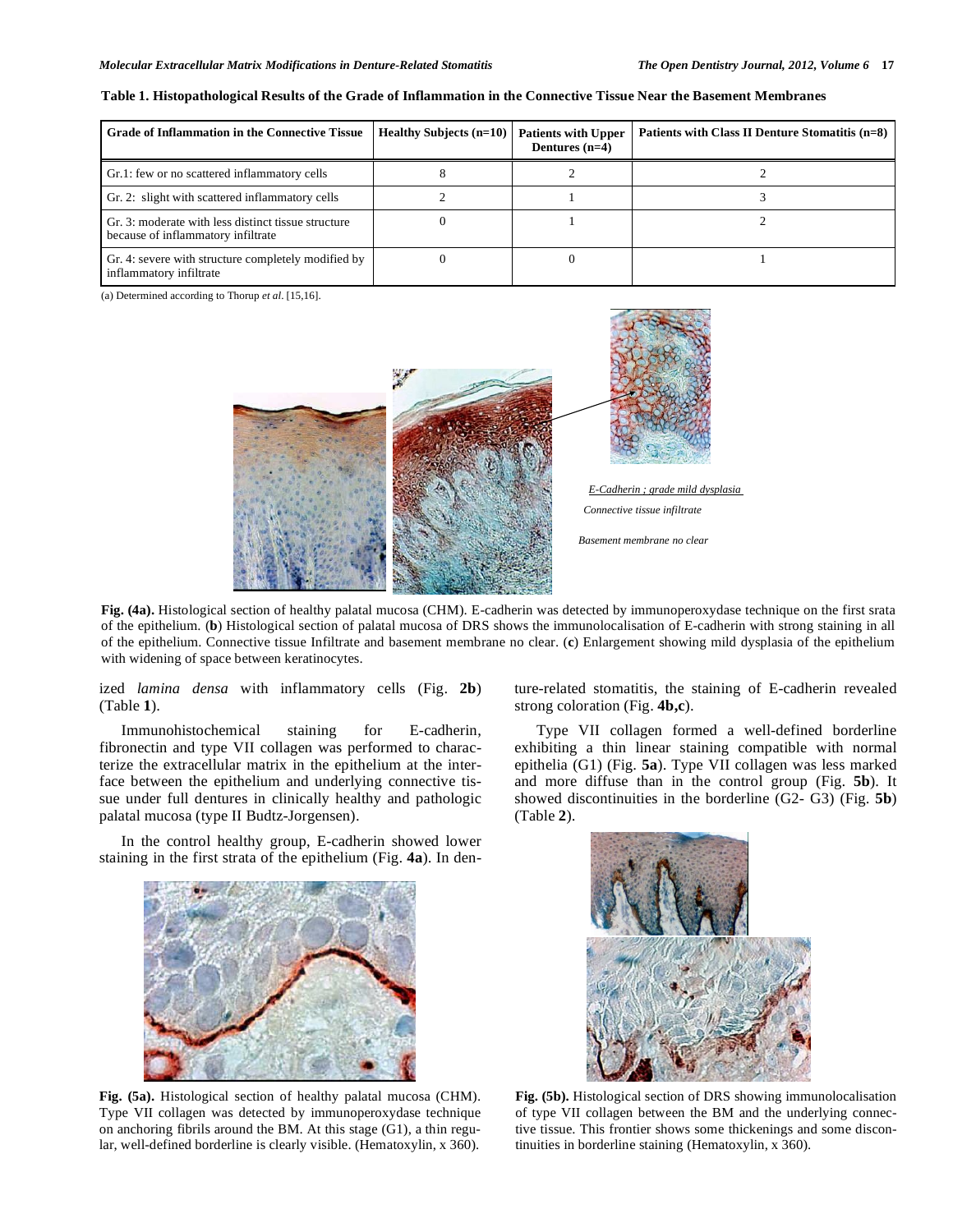| Table 2. Histopathological and Immunohistochemical Analysis of the Integrity of the Basement Membrane Based on the Expression |  |  |
|-------------------------------------------------------------------------------------------------------------------------------|--|--|
| of Type VII Collagen                                                                                                          |  |  |

| <b>Grade of Staining Intensities For Anchoring</b><br><b>Fibrils</b>      | <b>Healthy Subjects (n=10)</b> | Patients with Upper Dentures (n=4) | <b>Patients with Class II Denture</b><br>Stomatitis $(n=8)$ |
|---------------------------------------------------------------------------|--------------------------------|------------------------------------|-------------------------------------------------------------|
| Grade 1: well defined borderline $(++)$                                   |                                |                                    |                                                             |
| Grade 2: more marked borderline $(++)$                                    |                                |                                    |                                                             |
| Grade 3: patchy distribution or disruptions in<br>the borderline $(++/-)$ |                                |                                    |                                                             |
| Grade 4: discontinuities or disruptions in the<br>borderline $(+/-)$      |                                |                                    |                                                             |

(a) Determined according to Thorup *et al*. [15,16]



**Fig. (6a).** Immunohistochemical staining of fibronectine in healthy palatal mucosa Low positive expression.



Fig. (6b). The histological section of denture stomatitis mucosa type II (hyperplastic) Shows the immuno localisation of fibronectin and reveals the BM border. The structure of the connective tissue is partly blurred by inflammatory infiltrate.

**2**).

Fibronectin immune localization corroborated these results. In the healthy control group, fibronectin was stained distinctly and finely in the extracellular matrix components of the underlying connective tissue. The absence of inflammation corresponded to the first category of the Thorup classification (Fig. **6a** and Fig. **7a**). In the DRS group, fibronectin in the connective tissue appeared more disorganized in comparison to CHM (Fig. **6b**). Strong fibronectin staining was observed around some cells. These findings



**Fig. (7a).** Histological section of healthy palatal mucosa (CHM). Fibronectin stain distinctly and finely the extracellular matrix components of the connective tissue under the BM. The absence of inflammation corresponding at the first category of Thorup classification. (Immuno staining, x 240).



**Fig. (7b).** Histological section of DRS showing fibronectin in the underlying connective tissue staining near the BM. Fibronectin seems come through the BM. We can see strong staining around the keratinocytes (arrow). (Immuno staining, x 360).

were in close correlation with the third category of the Thorup classification. In addition, fibronectin seemed to come through the basement membrane, leaching into all the gaps between keratinocytes (Fig. **7b**).

Furthermore, wide variations in type VII collagen and fibronectin expression were observed between the biopsy areas of the diseased patients.

# **Cytology and Microbiology**

Smears of healthy and pathological subjects were observed under a light microscope. Many more parabasal, intermediate and superficial cells were observed in patients with DRS than in the healthy control group. As shown in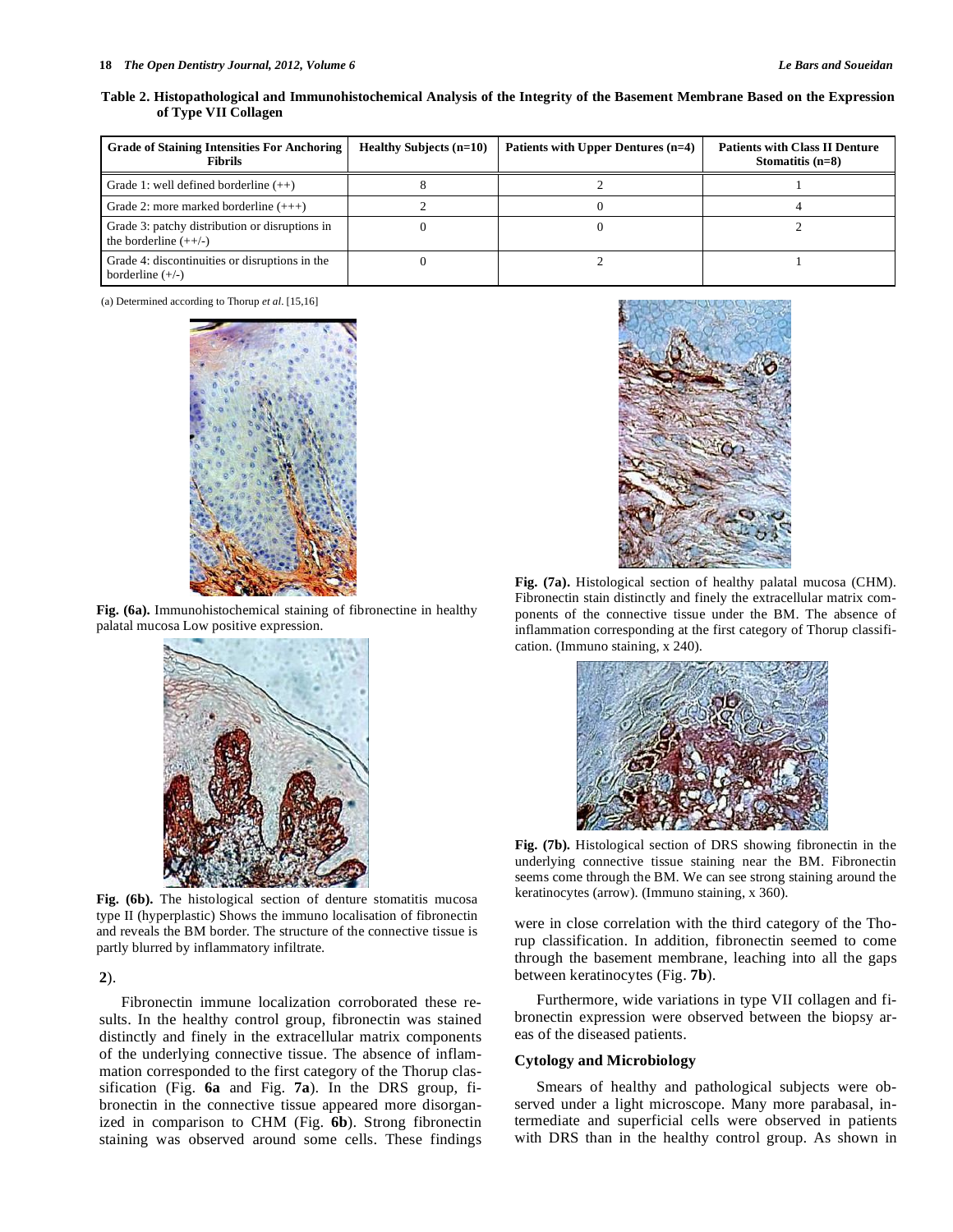**Table 3. Microbiology Analysis of Samples Taken from Healthy Subjects (Control Group), Patients Who had Worn Prostheses for More than 3 Years without Clinical Signs of Denture Stomatitis and Patients Diagnosed with Class II Denture Stomatitis 24 and 48 Hours after Plating on Agar** 

|                | <b>First Determination (24 h)</b> |                                                |                                                             |                                 |
|----------------|-----------------------------------|------------------------------------------------|-------------------------------------------------------------|---------------------------------|
|                | <b>Healthy Subjects (n=10)</b>    | <b>Patients with Upper Dentures</b><br>$(n=4)$ | <b>Patients with Class II Denture</b><br>Stomatitis $(n=8)$ |                                 |
| N <sub>5</sub> | 4 patients<br>Candida albicans    | 2 patients<br>nothing                          |                                                             |                                 |
| 5 < N < 15     | 3 patients<br>Candida albicans    | 2 patients<br>Candida albicans                 | 3 patients<br>Candida albicans                              | 1 patient<br>Candida glabrata   |
| 15 < N < 50    | 3 patients<br>Candida albicans    |                                                | 1 patient<br>Candida Krusei                                 |                                 |
| 50 < N < 200   |                                   |                                                | 1 patient<br>Candida albicans                               | 1 patient<br>Candida tropicalis |
| N > 200        |                                   |                                                | 2 patients<br>Candida albicans                              |                                 |

Table **3**, low numbers of colonies of *Candida abicans* were detected in healthy patients without full dentures. Patients wearing full prostheses for more than 3 years had similar numbers of yeast colonies to those found in the control group Table **3**. The patients with type II denture stomatitis had higher numbers of colonies than the control groups. Most colonies isolated were *Candida albicans.* A second analysis performed 48 hours after plating indicated new species, such as *Candida glabrata* and *Candida tropicalis,* in 2 patients with denture stomatitis. Indeed, the number of samples is not sufficient for statistical analysis.

# **DISCUSSION**

Full denture resin plates covering the palatal mucosa may be regarded as a protection, oral factor exacerbating the effect of externally applied forces. Several studies have shown modifications of tissue occurring under removable dentures [11, 20-25]. Three histology levels of the mucosa are studied in tissue modification epithelium, basement membrane and connective tissue *lamina propria*.

First, an intact epithelium provides a mechanical barrier and immunocompetent cells that regulate the immune responses of the palatal mucosa [26]. E-cadherin is the chief component of the adherens junction assembly in the epithelium, and is also responsible for assembling the proteins of the tight junction [27-29]. The histology changes in this molecule reflect the degree of modification in the epithelium. The structural modifications in the epithelium were quite similar to those described in previous reports, with reduced thickness and alternating areas of hyperplasia and atrophy [38]. The epithelial morphology showed irregularities, a lack of keratinization and disruptions in the basement membrane. Variations in the rete-ridge pattern were also observed.

On the second level, the basement membranes play several biological roles.

 1) The basement membrane ensures mechanical support between the epithelium and *lamina propria* of cell layers [30, 31].

 2) It forms a barrier between tissue compartments that impedes the transmigration of cells and passively regulates the exchange of macromolecules [32].

3) The basement membrane serves as an interactive surface for cells, providing adhesion, cell shape, and migratory signals, but also communicating information for the regeneration and differentiation of cells [33,34].

Recent histological studies have shown that modifications in the basement membrane can occur in denture stomatitis. These studies demonstrate that the changes in the BM of the palatal mucosa may be divided into distinct lesion stages [25,38]. Moreover, the expression of type IV collagen and laminin  $(\alpha 1)$  can be detected and correlated to BM alterations and underlying connective tissue inflammation, and/or variations in epithelial morphology [25,38]. Studies have proposed that cells may dissociate from the basement membrane under various mechanical stimulations of the skin [35]. Mechanical stress areas may have a multifactorial aetiology; the pressure pain threshold might have a role for patients who experience chronic discomfort with their dentures [36]. Consequently, this stress may influence the synthesis and organization of the extracellular matrix components, leading to inflammatory progression in epithelial and connective tissue [37].

The inflammation of the mucosa under removable dentures results in disruptions between the epithelium and connective tissue. These discontinuities in the basement membrane are generally observed in atrophic [25] or hyperplastic [38] denture stomatitis (Budtz-Jorgensen classe's I-II-II). The diffuse characteristics of components such as Ecadherin, type VII collagen strongly suggests a causative relation with denture-related stomatitis. The histology and immunolocalization of extracellular components are considered to be potent indicators of inflammation in relation to the severity of the pathology. Type VII collagen has considerable importance for stabilizing the extracellular matrix [39] and plays an important role in chemotropism, cell migration and cell adhesion during wound healing.

The third level is the *lamina densa.*Pressure and prosthetic suction are known to induce changes in the composi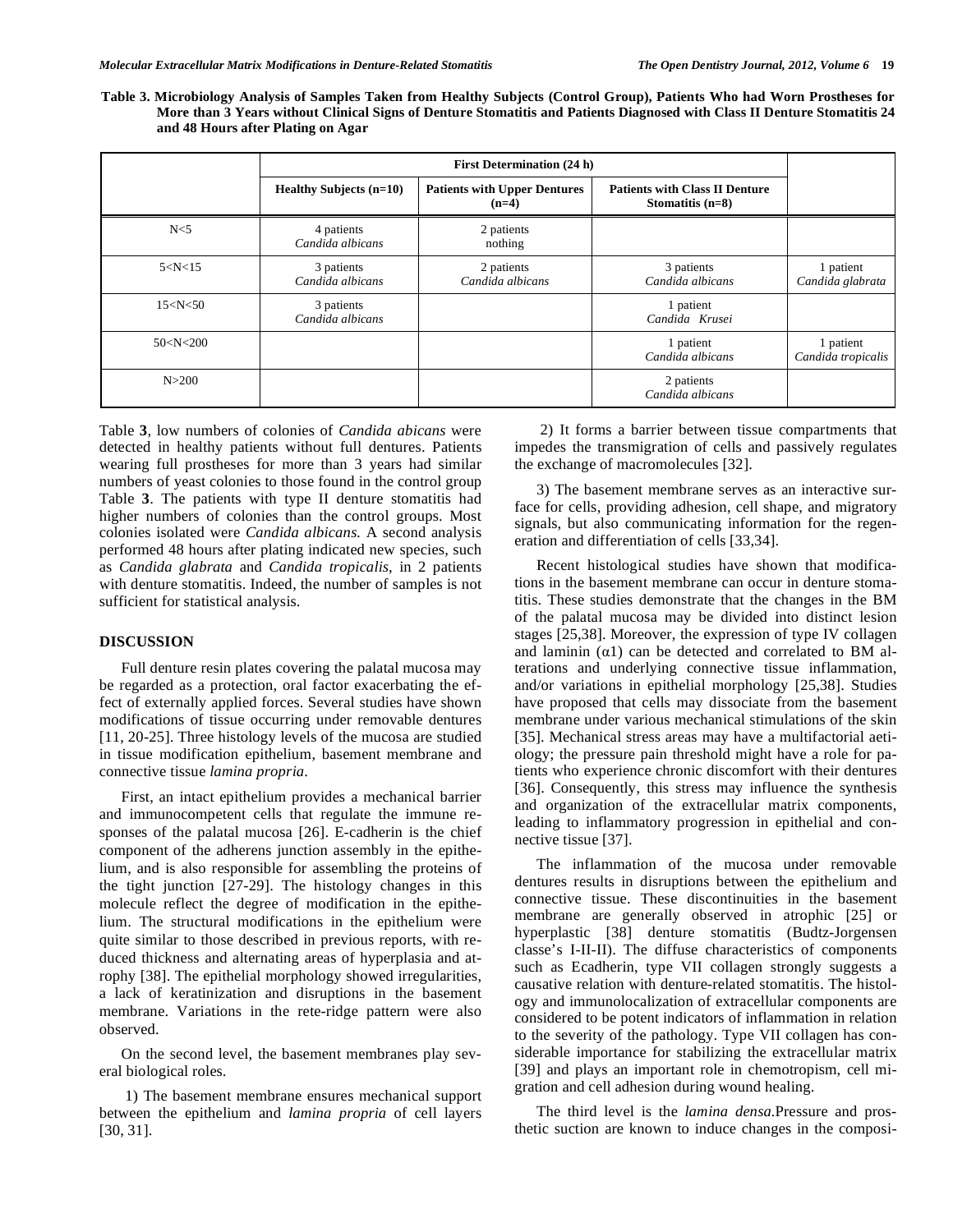tion and deterioration of the epithelial extracellular matrix components as well as in the *lamina densa* [25].The heterogeneity of the tissue between atrophic or hyperplastic denture-related stomatitis has been closely related to purely mechanical stress, as well as the influence of inflammation. This study corroborated previous findings with a disorganized extracellular matrix, illustrated by fibronectin immunolocalization in atrophic and hyperplastic denture stomatitis. Inflammation in the connective tissue was scored according to the Thorup classification as moderate, showing partial inflammatory tissue with the presence of inflammatory cells (polymorphonuclear leukocytes, lymphocytes). The mechanisms of this process are not fully understood, but assembly is believed to occur in a stepwise manner and to involve multiple interactions among fibronectin, cell-surface receptors, and other matrix proteins (fibrin, collagen) [40-42]. Under inflammatory conditions, fibronectin may be broken into fragments that convey certain biological functions, such as cell adhesion and cell migration [43-46]

In denture-related stomatitis, immunostaining of fibronectin provides information on the extracellular matrix and its influence on the junction between epithelia and underlying connective tissue [47]. The differences between atrophic and hyperplastic [25] denture stomatis may be distinguished by using fibronectin staining. Using immunohistochemical staining of fibronectin in hyperplastic DRS, we showed a strong linear positive expression in the BM and around blood vessels, as well as in the extracellular connective tissue matrix [38]. Here, we also demonstrated with immunohistochemical staining that there was fibronectin around the keratinocytes under the BM in the case of atrophic DRS.

It is commonly accepted that, both the pressure of wearing full dentures and associated inflammation may explain the difference between hyperplastic and atrophic denture stomatitis. The immunohistochemical staining of fibronectin in the *lamina propria* in atrophic DRS (class II Budtz-Jorgensen) showed a disorganized structure, clearly different from the underlying connective tissue in the clinically healthy palatal mucosa. In some areas, the fibronectin stain was stronger than in the healthy palatal mucosa, and surrounded the keratinocytes near the basement membrane. Based on this observation, we suggest that, this overstepping of the BM can convey a possibility of penetration by fibronectin.

The presence of the *Candida* biofilm was considered to be a characteristic of the denture stomatitis pathology [1, 24, 48, 49]. Preceding work suggested that the lack of keratinization facilitates fungal infections and subsequent disruption of the denture-supporting tissues [25]; finding the same cytological changes in the oral mucosa in denture-induced stomatitis confirmed this finding [37]. However, the samples are not sufficient in our studies for a statistical analysis concerning the mycological population. A larger sample group will be necessary to confirm this result.

The fungus, *Candida albicans*, interacts with epithelial cells under denture both as a normal commensal and as an invasive pathogen. Adherent *C.albicans* cells can invade epithelial surfaces both by penetrating into individual epithelial cells, and by degrading interepithelial cell junctions and passing between epithelial cells [50]. Invasion into epithelial cells is mediated by both induced endocytosis and active penetration, whereas degradation of epithelial cell junction proteins , such as E-cadherin occurs mainly *via* proteolysis by secreted aspartyl proteinases [51]. Studies show the potential for *C. albicans* to manipulate the stratified epithelial cells to a state of differentiation that is more [52].

A variety of morphological changes in the BM are known to occur in inflammatory diseases like DRS[25]. *C. albicans* has a significant effect on tissue structure through BM protein (laminin-5 and type IV collagen) [53].

*C. albicans* possesses the ability to adhere specifically to extracellular matrix, as compared with other *Candida* species or oral bacteria [54]. In tissues expressing laminin-332, such as the junctional epithelium of the gingivae, *Candida* may also invade the epithelial basement membrane possibly initiating systemic infections [55].

This results lead us to suggest that *Candida* is able to participate to induce tissue changes beyond the basement membrane

## **CONCLUSION**

In the current study, we examined the expression of three molecules localized mainly in the epithelial surface, the basement membrane and the underlying connective tissue, associated with a diagnosis of type II denture-related stomatitis. We showed the widening of the intercellular space of the epithelium and fibronectin around the keratinocytes in the basement membrane. The combined expression of Ecadherin, collagen type VII and fibronectin around the BM may be an early consequence of stomatitis, and may help diagnose denture-related stomatitis.

The widening in the extracellular matrix of the mucosa epithelial facilitates the *Candida* infection and this disorder but may also be potentiated to pressure and/or suction the basic prosthetic during different functions. A good anatomical fit for the full denture and control of yeast are currently the most relevant strategies to prevent the occurrence of denture-related stomatitis. These findings, however, warrant further investigation, as re-establishment of the epithelial barrier is a functional necessity for a healthy palatal mucosa under a removable denture. This preliminary study is limited by the small number of samples. More biopsies are needed to confirm and increase the relevance of our results.

# **ACKNOWLEDGEMENT**

None declared.

#### **CONFLICT OF INTEREST**

None declared.

#### **REFERENCES**

- [1] Shulman JD, Rivera-Hidalgo F, Beach MM. Risk factors associated with denture stomatitis in the united States. J Oral Pathol Med 2005; 34(6): 340-6.
- [2] Gendreau L. Loewyzg ZG. Epidemiology and etiology of denture stomatitis. J Prosthodont 2011; 20(4): 251-60.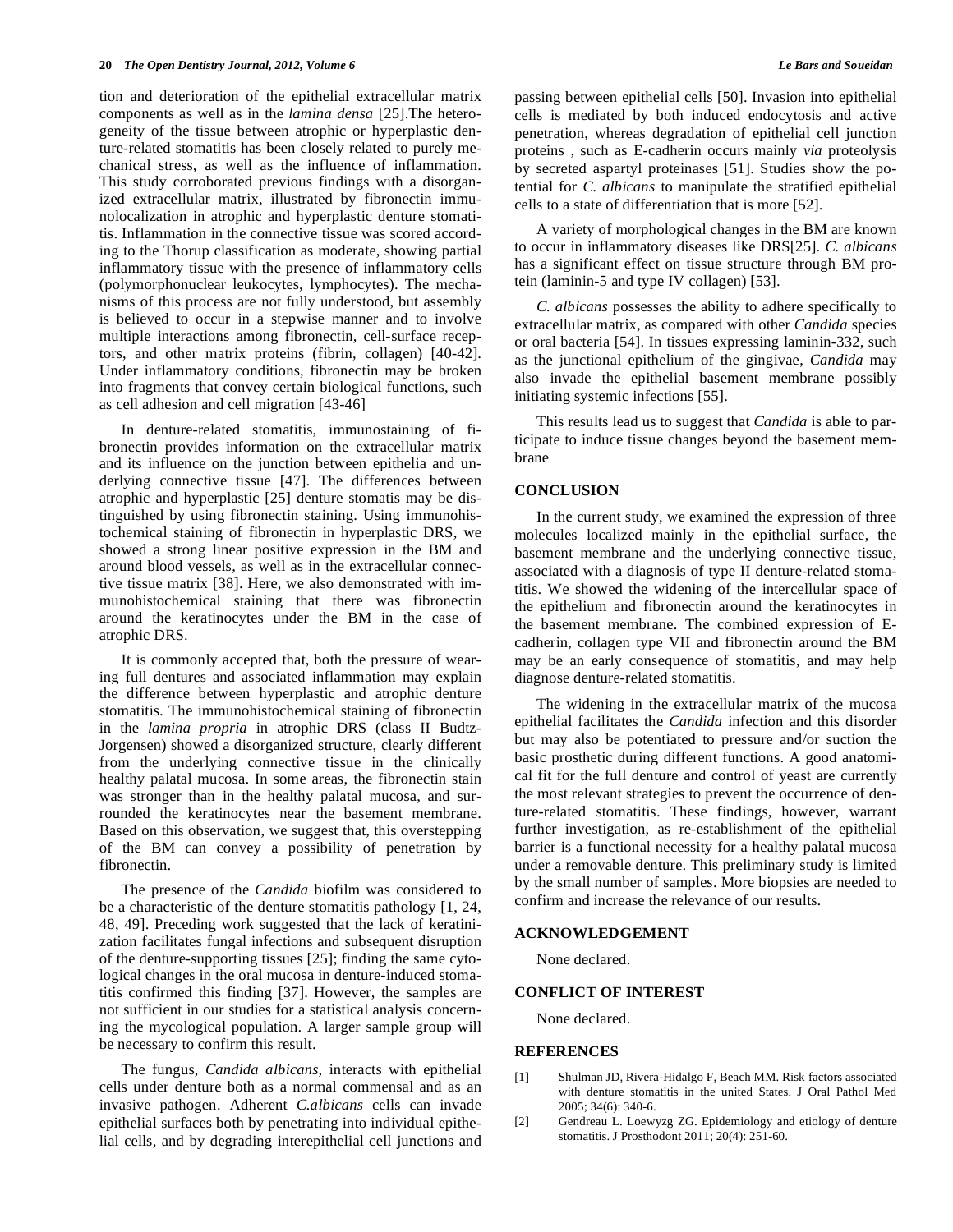#### *Molecular Extracellular Matrix Modifications in Denture-Related Stomatitis The Open Dentistry Journal, 2012, Volume 6* **21**

- [3] Jennings KJ, Mac Donald DG. Histological, microbiological and haematological investigations in denture-induced stomatitis. J Dent 1990; 18: 102-6.
- [4] Cunha-Cruz J. One in 3 removable denture users in the United States has denture stomatitis. J Evid Based Dent Pract 2006; 6 (2): 197-8.
- [5] Coulthwaite L, Verran J. Potential pathogenic aspects of denture plaque. Br J Biomed Sci 2007; 64 (4):180-9.
- [6] Arun R, Hemalatha R, Arun KV, Kumar T. E-cadherin and CD1a expression in gingival epithelium in periodontal health, disease and post-treatment. Indian J Dent Res 2010; 21: 396-401.
- [7] Sakai LY, Keene DR, Morris NP, Burgeon RE. Type VII collagen is a major structural component of anchoring fibrils. J Cell Biol 1986; 103: 1577-86.
- [8] Osawa T, Liang JC, Xie X, Nozaka Y. Study on the epidermal basement membrane (2): localization of type VII collagen determined by immunoscanning electron microscopy with back scattered electron imaging. Connect Tissue 1998 b; 30: 11-3.
- [9] Warnakulasuriya S, Reibel J, Bouquot J, Dabelsteen E. Oral epithelial dysplasia classification systems: predictive value, utility, weaknesses and scope for improvement. J Oral Pathol Med 2008: 37; 127-33.
- [10] Figueiral MH, Azul A, Pinto E, Fonseca PA, Branco FM, Scully C. Denture related stomatitis : identification of aetiological and predisposing factors: a large cohort. J Oral Rehabil 2007; 34 (6): 448- 55.
- [11] Freitas JB, Gomez RS, De Abreu MH, Ferreira E. Relationship between the use of full dentures and mucosal alterations among elderly Brazilians. J Oral Rehabil 2008; 35(5): 370-4.
- [12] Sachdeo A, Haffajee A, Socransky S. Biofilms in the edentulous oral cavity. J Prosthodont 2008; 17: 348-56.
- [13] Budtz-Jorgensen E. Oral mucosal lesions associated with the wearing of removable dentures. J Oral Pathol 1981;10: 65-80.
- [14] Newton AV. Denture sore mouth. Br Dent J 1962; 112: 359-60.
- [15] Guesdon JL. The use of avidin-biotin interaction in immunoenzymatic techniques. J Histochem Cytochem 1979; 27: 1131-9.
- [16] Cordell JL. Immunoenzenmatic labelling of monoclonal antibodies using immunecomplexes of alkaline phosphatase and monoclonal anti-alkaline phosphatase conjugates in immunohistochemistry. J Histochem Cytochem 1984; 3é: 219-29.
- [17] Christensen L. Fibronectin, laminin and tetranectin in human breast cancer with special attention to extracellular matrix. APMIS Suppl 1992; 100 (suppl): 6-39.
- [18] Thorup AK, Dabelsteen E, Schou S, Gil SG, Carter WG, Reibel J. Differential expression of integrins and laminin 5 in normal oral epithelia.AMPIS 1997; 105: 519-30.
- [19] Thorup AK, Reibel J, Schiodt M, *et al*. Can alterations in integrins and laminin -5 expression be used as markers of malignancy? AP-MIS 1998; 106: 1170-80.
- [20] Brunello DL, Mandikos MN. Constructions faults , age, gender, and relation medical health: factors associated with complaints in complete denture patients. J Prosthet Dent 1998; 79: 545-54.
- [21] Wilson J. The aetiology, diagnosis and management of denture stomatitis. Br Dent J 1998; 185: 380-5.
- [22] Kulak Y, Arikan A, Delibalta N. Comparison of three different treatment methods for generalized denture stomatitis. J Prosthet Dent 1994; 72: 283-8.
- [23] Xie Q, Närhi TO, Nevalainen JM, Wolf J, Ainamo A. Oral status and prosthetic factors related to residual ridge resorption in elderly subjects. Acta Odontol Scand 1997; 55: 306-13.
- [24] Ramage G, Tomsett K, Wickes BL, Lopez-Ribot JL, Redding SW. Denture stomatitis : a role *Candida* biofilms. Oral Surg Oral Med Oral Pathol Oral Radiol Endod 2004; 98 (1): 53-9.
- [25] Le Bars P*,* Piloquet P, Daniel A. Immunohistochemical localization of type IV collagen and and laminin  $(\alpha 1)$  in denture stomatitis. J Oral Pathol Med 2001; 30: 98-103.
- [26] Dale BA. Fascination with epithelia: architecture, proteins and functions. J Dent Res 2003; 82: 866-9.
- [27] Garant PR. Oral cells and tissues, 1st ed. Chicago, IL: Quintessence Publishing Inc., 2003; 25-80.
- [28] Horiguchi Y, Furukawa F, Fujita M, Imamura S. Ultrastructural localisation of E-Cadherin cell adhesion molecule on the cytoplas-

mic membrane of keratinocytes *in vivo and in vitro*. J Histochem Cytochem 1994; 42: 1333-40.

- [29] Shapiro L, Fanon AM, Kwong PD, Thompson A, Lehman MS, Grobel G. Structural basis of cell-cell adhesion by cadherins. Nature 1995; 374: 327-37.
- [30] Yurchenco PD, Schittny JC. Molecular architecture of basement membrane. FASEB J 1990; 4: 1577-90.
- [31] Mackenzie IC, Hill MW. Connective tissue influences on patterns of epithelia architecture and keratinization in skin and oral mucosa of the adult mouse. Cell Tissue Res 1984; 235: 551-9.
- [32] Sugrue S, Hay ED. Response of basal epithelial cell surface and cytoskeleton to solubilized extracellular matrix molecules. J Cell Biol 1981; 91: 45-54.
- [33] Barcellos-Hoff MH, Aggeler J, Ram TG, Bissel MJ. Functional differentiation and alveolar morphogenesis of primary mammary cultures on reconstituted basement membrane. Development 1989; 105: 223-35.
- [34] Gumbiner B. Generation and maintenance of epithelial cell polarity. Curr Opin Cell Biol 1990; 2: 881-7.
- [35] Willsteed EM, Bhogal BS, Das A, *et al*. An ultrastuctural comparison of dermoepidermal separation techniques. J Cutan Pathol 1991; 19: 1448-52.
- [36] Ogawa T, Tanaka M, Ogimoto N, Okushi N, koyano K, Takeuchi K. Mapping, profiling and clustering of pressure pain threshold (ppt) in edentulous oral mucosa. J Dent 2004; 32: 219-28.
- [37] Aguirre JM, Verdugo F, Zamacona JM, Quindos G, Ponton J. Cytological changes in oral mucosa in denture-induced stomatitis. Gerodontology 1996; 13: 63-7.
- [38] Poulopoulos A, Belazi M, Epivatianos A, Velegraki A, Antoniades D. The role of *Candida* in inflammatory papillary hyperplasia of palate. J Oral Rehabil 2007; 34: 685-92.
- [39] Woodley DT, Chang C, Saadat P, Ram R, Liu Z, Chen M. Evidence that anti-type VII collagen antibodies are pathogenic and responsible for the clinical, histological, and immunological features of epidermolysis bullosa acquisita. J Invest Dermatol 2005; 124(5): 958-64.
- [40] Hynes RO. Molecular biology of fibronectin. Ann Rev Cell Biol 1985; 1: 67-90.
- [41] Hynes RO. Fibronectines; In: Kreis T, Kale R. Eds. Guidebook to extracellular matrix and adhesion proteins. Oxford: Oxford University Press 1993; pp. 56-8.
- [42] Hotta T, Yokoo S, Terashi H, Komort T. Clinical and histopathological analysis of healing process of intraoral reconstruction with ex vivo produced oral mucosa equivalent. Kobe J Med Sci 2007; 53(1-2):1-14.
- [43] Xie DL, Meyers R, Hommandberg GA. Fibronectin fragments in osteo arthritic synovial fluid. J Rheumato 1992; 19: 1448-52.
- [44] Werb Z, Tremble P, Damsky CH. Regulation of extracellular matrix degradation by cell-extracellular matrix interactions. Cell Diff Dev 1990; 32: 299-306.
- [45] Hynes RO. Fibronectins. Berlin: Springer Verlag 1990; pp. 24-175.
- [46] Schwarzbauer J. Basement membranes: Putting up the barrier. Curr Biol 1999; 9: 242-4.
- [47] Chwarbauer J, Sechler JL. Fibronectin fibrillogenesis: a paradigm for extracellular matrix assembly. Curr Opin Cell Biol 1999; 5: 622-7.
- [48] Marcos-Arias C, Lopez Vicente J, Sahand I H, *et al*. Isolation of candida dubliniensis in denture stomatitis. Arch Oral Biol 2009 ;54(2): 127-31.
- [49] Zomorodian K, Haghighi NN, Rajaee N, *et al*. Assessment of *Candida* species colonization and denture-related stomatitis in complete wearers. Med Mycol 2011; 49(2): 208-11.
- [50] Villar CC, Kashleva H, Nobile CJ, Mitchell AP, Dongari-Bagtzoglou A. Mucosal tissue invasion by *Candida albicans* is associated with E-cadherin degradation, mediated by transcription factor Rim 101 p and protease Sap5p. Infect Immun 2007; 75: 2126-35.
- [51] Zhu W, Filler S G. Interactions of *Candida albicans* with epithelial cells. Cell Microbiol 2010; 12(3): 273-82.
- [52] Rollenhagen C, Wöllert T, Langford G M, Sundstrom P. Stimulation of cell motility and expression of late markers of differentia-